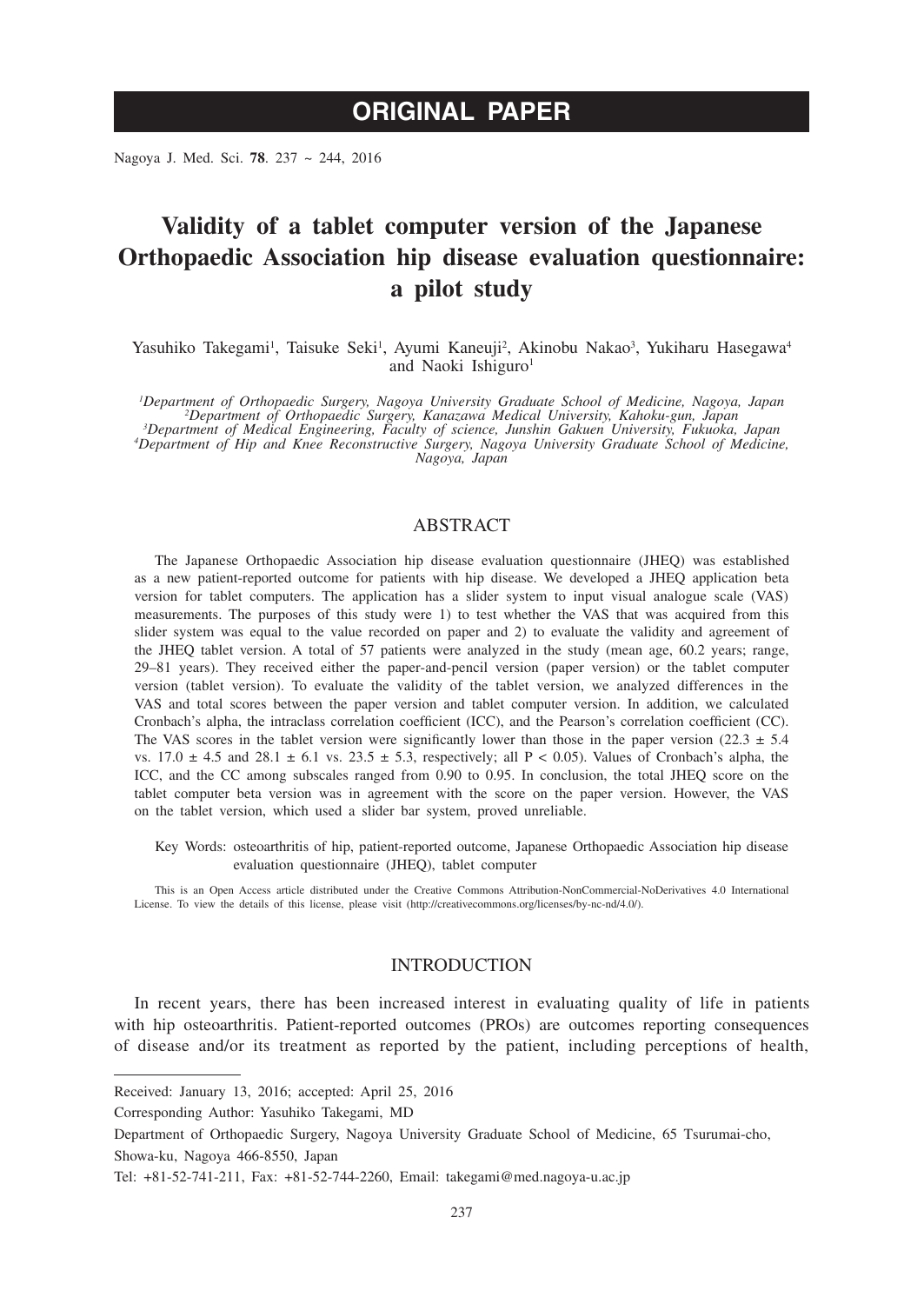well-being, functioning, and treatment satisfaction. PROs serve as assessment tools for use in medical research, but are increasingly used to enhance decision-making during the doctor-patient consultation.1)

In 2012, The Japanese Orthopaedic Association hip disease evaluation questionnaire (JHEQ) was established as a PRO for hip osteoarthritis patients.<sup>2)</sup> The JHEQ has two characteristic features: (1) it reflects an Asian lifestyle (e.g., standing up from the floor) and (2) it includes a visual analogue scale (VAS) to measure patient satisfaction and hip pain (Appendix 1). The JHEQ consists of pain (28 points), movement (28 points), and mental (28 points) subscales, with higher scores indicating a better outcome. First, dissatisfaction with the patient's current condition and each hip joint are evaluated on the VAS; 0 mm indicates complete satisfaction or no pain at all, while 100 mm indicates complete dissatisfaction or maximum pain. The VAS for hip joint pain is then converted to 0–4 points (4, VAS 0–20 mm; 3, 21–40 mm; 2, 61–80 mm; 0, 81–100 mm). Next, questions evaluating pain, movement, and mental subscales are graded on a five-point scale (0, strongly agree; 1, agree; 2, uncertain; 3, disagree; 4, strongly disagree). Each item is scored between 0 and 4 points, and the maximum total score is 84 points. The reliability and validity of the JHEQ has been established in a previous study.3)

Currently, computer-based systems for data extraction that are in use for adaptation of existing PRO measures may lead to less administrative burdens, high patient acceptance, avoidance of secondary data entry errors, easy implementation when a respondent skips one or more questions based on responses to the previous questions, and more accurate and complete data.<sup>4)</sup> However, the data for the JHEQ are only entered manually with paper and a pencil (JHEQ paper version). Therefore, we developed the JHEQ application beta version for the iPad® (Apple, Inc., Cupertino, CA) (JHEQ tablet version). On the tablet version, we used a slider bar system instead of a VAS scale because it is technically difficult to recreate the VAS as it exists on the paper version (Fig. 1). A slider system was created as a graphical control element with which the user sets a value by moving an indicator.

The purpose of this study was (1) to test whether the VAS using a slider system was equal to the value on the paper version and (2) to evaluate the validity and the agreement of the JHEQ tablet version.



**Fig. 1(A)**

**Fig. 1(B)**

**Fig. 1(A)** Visual analogue scale (VAS, 0–100mm) in JHEQ paper version (B) Our slider bar system for VAS on a tablet computer with examinee's finger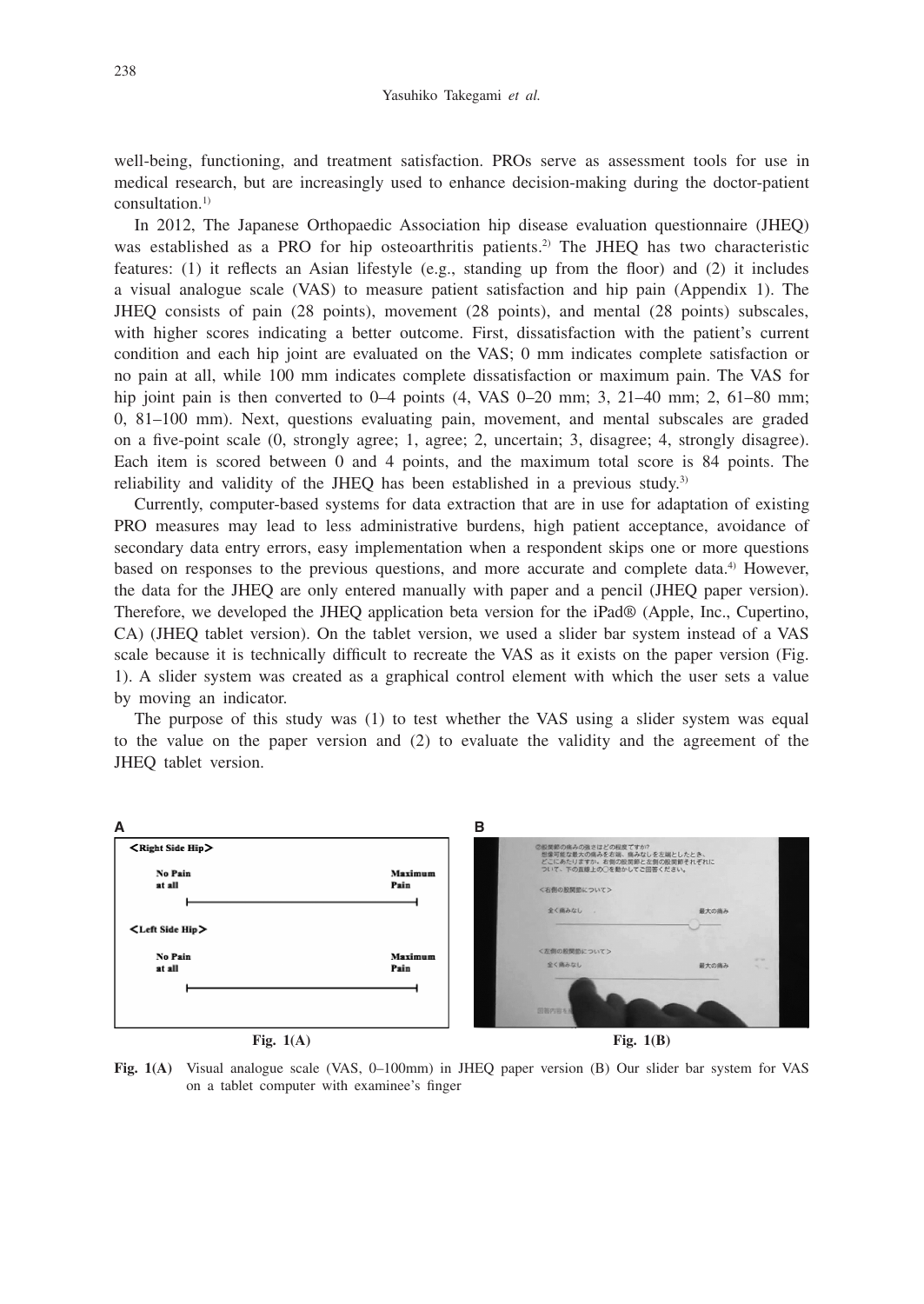#### **METHODS**

This study was approved by our institution's research ethics boards, and all participants provided written informed consent.

In 2014, eligible patients were recruited at their regularly scheduled follow-up visit at our outpatient clinic. The following inclusion criteria were employed: 3-month history of symptomatic osteoarthritis of the hip or history of surgery for the hip and ability to comprehend the Japanese language. Exclusion criteria were as follows: age under 20 years and inability to use a tablet computer for any reason. Subjects were invited to complete both the paper-and-pencil version and the tablet computer version of the JHEQ.

They received either the paper-and-pencil version (paper version) or the tablet computer version (tablet version) first. There was a 15-minute interval between the two assessments, as described in a previous study by Ferrari.<sup>5)</sup> The order in which the two versions of the questionnaires was completed was randomly assigned by a computer software according to age, sex, and disease.<sup>6)</sup>

# SAMPLE SIZE

We sought to determine the sample size requirement to provide estimates of the agreement between the tablet version and the paper version of the data using the same protocol described by Jacquelyn Marsh.<sup>7)</sup> We required a total of 56 participants (28 per group). A total of 62 patients were enrolled for the study. Two patients were not eligible because they were not completely able to use the tablet version by themselves. Three patients using the paper version were excluded. The reasons for cxclusion were as follow; One patient did not complete the VAS. Two patients had two or more unanswered items in their questionnaire. Finally, 57 patients were analyzed.

## STATISTICAL ANALYSIS

The patient demographics are presented in Table 1. The mean age of participants was 60.2 years (range, 29–81). Furthermore, 41 (68.4%) patients had osteoarthritis of the hip (71.9%). Ten patients had Idiopatic osteonecrosis of femoral head 3, 2, and 1 patient suffered from bone tumors, ankylosing spondylitis, and transient osteoporosis of the hip, respectively. This survey included 43 women (75.4%). Thirty-three, 12, 5, and 7 patients were treated by total hip arthroplasty, periacetabular osteotomy or femoral osteotomy, revision of total hip arthroplasty, and conservative treatment, respectively.

Statistical analysis of data was performed using the Student t-test to compare VAS values between the two groups.

The validity and agreement of the assessment criteria have been verified on the paper version.<sup>3)</sup> To assess the validity of the tablet version, we analyzed differences in the VAS and total score between the paper version and tablet computer version. In addition, we calculated Cronbach's alpha, the intraclass correlation coefficient (ICC), and the Pearson's correlation coefficient (CC). Cronbach's alpha is an indicator of the internal consistency of scales. The ICC takes into account systematic differences as well as random differences between variables and is therefore more appropriate when assessing the level of agreement.<sup>7)</sup> The ICC also provides information about the total variance.<sup>9)</sup> The CC was analyzed to determine the ability of the score of the tablet version to predict the score obtained from the paper version. We calculated the 95% confidence intervals for the ICC and CC.

Cronbach's alpha values larger than 0.70 were considered satisfactory.10) We considered ICC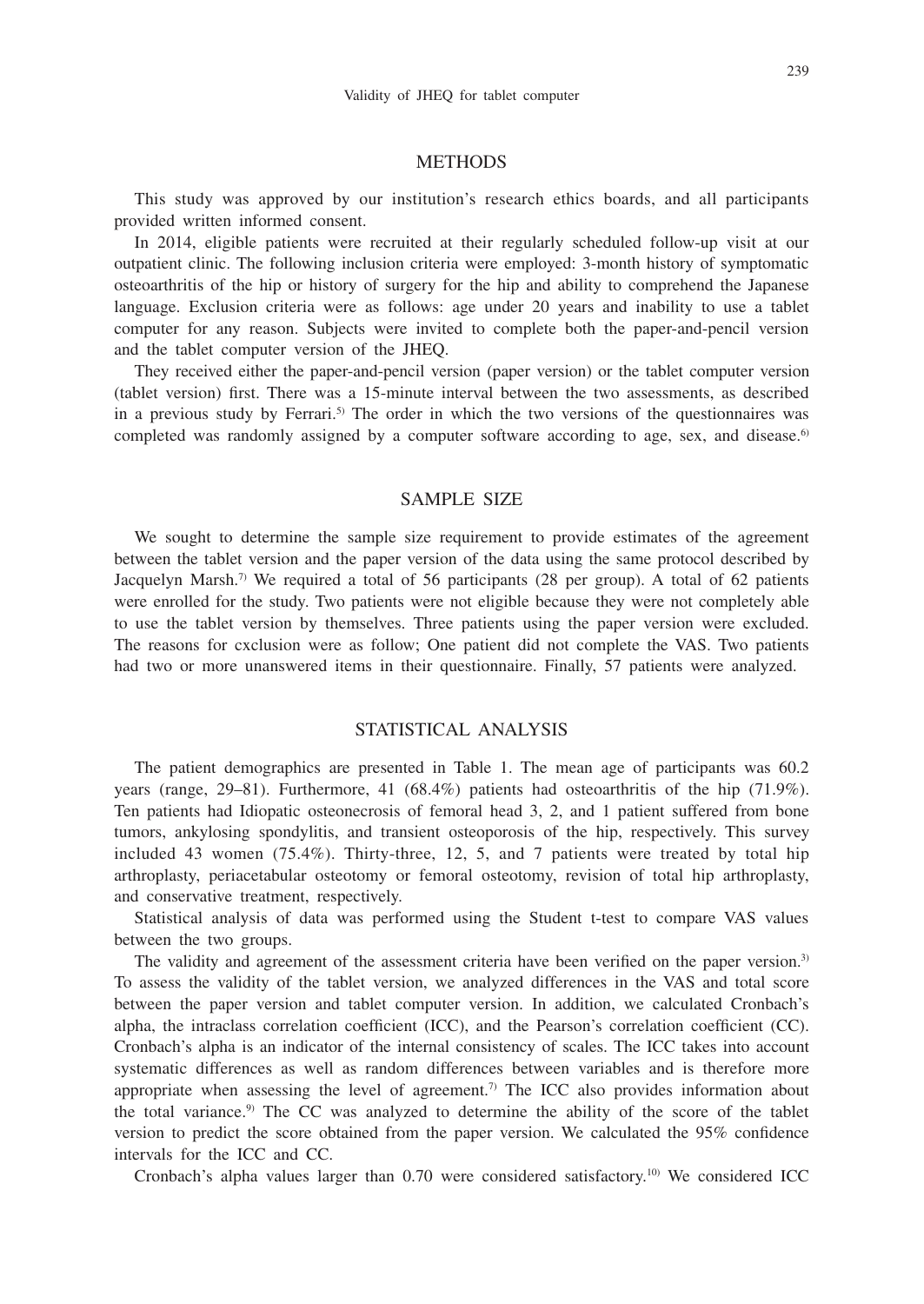|                   |              | Paper version first | Tablet version first | $P$ value |
|-------------------|--------------|---------------------|----------------------|-----------|
| $\mathbf n$       |              | 28                  | 29                   |           |
| Age $(\pm SD)$    |              | $60 \pm 14.1$       | $60.8 \pm 12.7$      | 0.9       |
| Disease $(\% )$   | <b>OA</b>    | 20 (71)             | 21 (72)              | 0.64      |
|                   | <b>ION</b>   | 4(14)               | 6(21)                |           |
|                   | Others       | 4(14)               | 2(7)                 |           |
| Sex $(\%)$        | Female       | 21 (75)             | 22 (76)              | 0.96      |
|                   | Male         | 7(25)               | 7(24)                |           |
| Treatment $(\% )$ | THA          | 18 (64)             | 15 (52)              | 0.82      |
|                   | Osteotomy    | 5(18)               | 7(24)                |           |
|                   | Revision     | 2(7)                | 3(10)                |           |
|                   | Conservative | 3(11)               | 4(14)                |           |

**Table 1** Patient demographics

SD, standard deviation; OA, osteoarthritis; ION idiopathic osteonecrosis of the femoral head, THA; total hip arthroplasty

The Student's t-test was used to compare mean patient age. Fisher's exact test was used to compare the number of disease, sex and treatment.  $P < 0.05$  were significant

values  $\geq 0.75$  as indicators of excellent agreement and a value  $\lt 0.75$  as an indicator of poor to moderate agreement.<sup>7)</sup> The statistical analysis was performed with EZR (Saitama Medical Center, Jichi Medical University).<sup>8)</sup>

#### RESULTS

The VAS score for hip-joint condition in the tablet version averaged 33.6  $\pm$  6.4, which was lower than that in the paper version  $(36.2 \pm 6.6)$ , but there were no significant differences in satisfaction between the tablet version and the paper version  $(P = 0.36)$ . The VAS scores for both right hip pain and left hip pain in the tablet version were significantly lower than in the paper version (22.3  $\pm$  5.4 vs. 17.0  $\pm$  4.5 and 28.1  $\pm$  6.1 vs. 23.5  $\pm$  5.3, respectively; all P < 0.05) (Table 2).

In the difference between the paper version and the tablet computer version, the standard deviation value of hip-condition VAS was 17.8. The standard error of hip-condition VAS was 2.8. The standard deviations of each hip joint VAS were 15.5 and 14.3, respectively. The standard errors of each hip joint were 2.5 and 2.3, respectively (Table 3).

The standard deviation of the difference of the total JHEQ score between paper version and tablet computer was 5.4, and the standard error was 0.8. The standard deviations of the differences in the pain, movement, and mental subscales were 3.2, 2.2, and 2.7, respectively. The standard errors of the differences in the pain, movement, and mental subscales were 0.5, 0.3, and 0.4, respectively (Table 4).

Cronbach's alpha values were as follows: pain subscale, 0.90; movement subscale, 0.95; mental subscale, 0.95. The ICCs were as follows: pain subscale, 0.90 (0.83 to 0.95); movement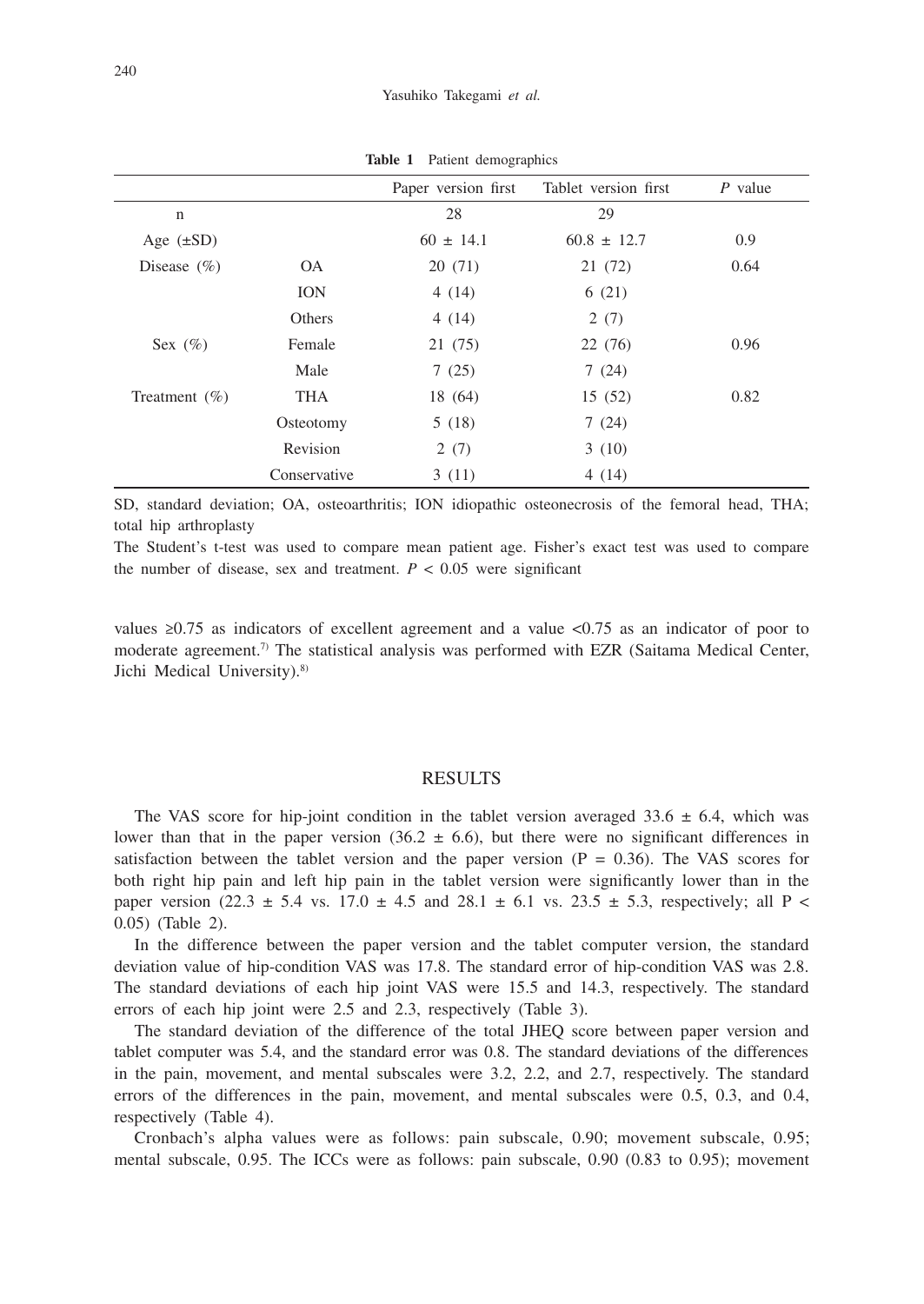| Visual analog scale |           | Paper $(\pm SD)$ | Tablet computer $(\pm SD)$ | $p$ value |
|---------------------|-----------|------------------|----------------------------|-----------|
| Hip-joint condition |           | $36.2 \pm 6.6$   | $33.6 \pm 6.4$             | 0.36      |
| Pain                |           |                  |                            |           |
|                     | Right hip | $22.3 \pm 5.4$   | $17.0 \pm 4.5$             | 0.039     |
|                     | Left hip  | $28.1 \pm 6.1$   | $23.5 \pm 5.3$             | 0.048     |

**Table 2** Comparison of visual analog scale scores between the paper-pencil version and the tablet version

SD, standard deviation

|                    | $\triangle$ VAS of hip-joint condition $\triangle$ VAS of right hip pain $\triangle$ VAS of left hip pain |        |        |
|--------------------|-----------------------------------------------------------------------------------------------------------|--------|--------|
| Mean               | $-2.7$                                                                                                    | $-5.4$ | $-4.5$ |
| Maximum            | 44                                                                                                        | 15     | 21     |
| Minimum            | $-54$                                                                                                     | $-56$  | $-57$  |
| Standard deviation | 17.8                                                                                                      | 15.5   | 14.3   |
| Standard error     | 2.8                                                                                                       | 2.5    | 2.3    |

**Table 3** The difference of VAS between paper version and tablet computer version

∆VAS of hip-joint condition = (the VAS of hip-joint condition collected from tablet computer version) – (the VAS of hip-joint condition collected from paper version)

 $\Delta$ VAS of right hip pain = (the VAS of right hip pain collected from tablet computer version) – (the VAS of right hip pain collected from paper version)

∆VAS of left hip pain = (the VAS of left hip pain collected from tablet computer version) – (the VAS of left hip pain collected from paper version)

**Table 4** The difference of the score to answer choices in JHEQ between paper version and tablet computer version

|                    | $\Delta$ Total | $\triangle$ Pain | <b>AMovement</b> | $\Delta$ Mental |
|--------------------|----------------|------------------|------------------|-----------------|
| Mean               | 0.25           | 0.18             | $-0.4$           | 0.5             |
| Maximum            | 20             | 14               | <sub>b</sub>     | 8               |
| Minimum            | $-8$           | $-5$             | $-7$             |                 |
| Standard deviation | 5.4            | 3.2              | 2.2              | 2.7             |
| Standard error     | 0.8            | 0.5              | 0.3              | 0.4             |

∆Total = (the total JHEQ score collected from tablet computer version) – (the total JHEQ score collected from paper version)

∆Pain = (the score of JHEQ pain subscale score collected from tablet computer version) – (the score of JHEQ pain subscale score collected from paper version)

∆Movement = (the score of JHEQ movement subscale score collected from tablet computer version) – (the score of JHEQ movement subscale score collected from paper version)

∆Mental = (the score of JHEQ mental subscale score collected from tablet computer version) – (the score of JHEQ mental subscale score collected from paper version)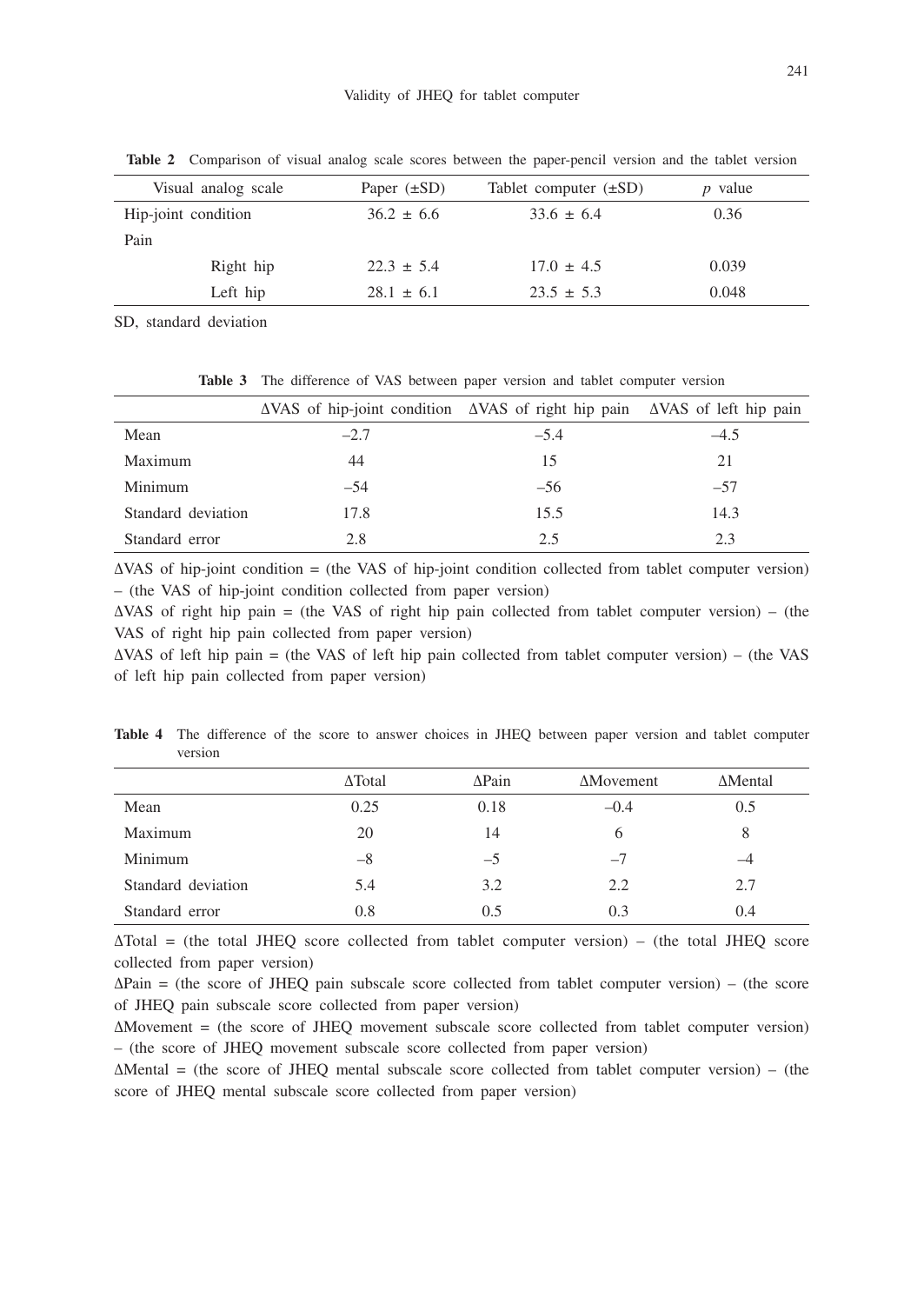subscale, 0.95 (0.91 to 0.98); mental subscale, 0.93 (0.87 to 0.98). We showed the correlation diagram between the total score of paper version and the total score of the tablet version (Fig 2). The CC of total score was 0.96 (95% confidence interval: 0.93–0.98). The Pearson's CC between the tablet version and the paper version for the JHEQ subscales were as follows: pain subscale, 0.90 (95% confidence interval, 0.82 to 0.94); movement subscale, 0.93 (0.91 to 0.98); and mental subscale, 0.95 (0.87 to 0.98) (Table 5).



**Fig. 2** Correlation diagram between paper version and tablet computer version

**Table 5** The Cronbach's alfa, the intraclass correlation coefficient and Pearson's correlation coefficient for the JHEQ subscales

|                 | Paper     | Tablet computer | ICC (paper vs tablet) | Pearson's correlation coefficient<br>(paper vs tablet) $[95\%CI]$ |
|-----------------|-----------|-----------------|-----------------------|-------------------------------------------------------------------|
| Pain            |           |                 |                       |                                                                   |
| Mean $(SD)$     | 18.4(7.3) | 18.6(7.3)       | 0.90                  | $0.90[0.82 - 0.94]$                                               |
| Cronbach's alfa | 0.95      | 0.94            |                       |                                                                   |
| Movement        |           |                 |                       |                                                                   |
| Mean (SD)       | 12.0(7.1) | 11.6(7.1)       | 0.95                  | $0.93[0.91 - 0.98]$                                               |
| Cronbach's alfa | 0.93      | 0.93            |                       |                                                                   |
| Mental          |           |                 |                       |                                                                   |
| Mean (SD)       | 17.0(7.1) | 17.5(7.0)       | 0.95                  | $0.95[0.87-0.96]$                                                 |
| Cronbach's alfa | 0.94      | 0.94            |                       |                                                                   |

JHEQ, Japanese Orthopaedic Association hip disease evaluation questionnaire; CI, confidence interval; SD, standard deviation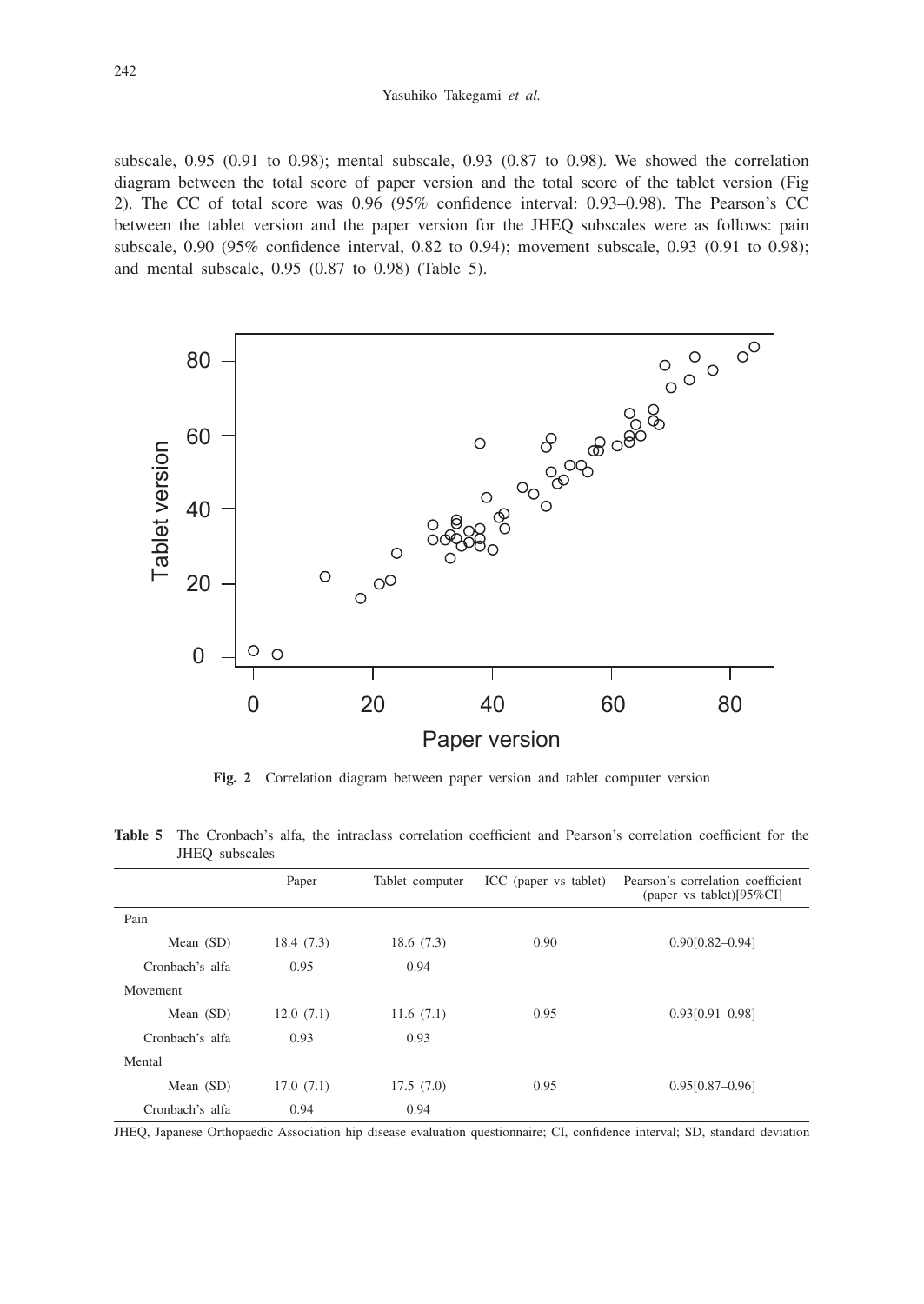#### DISCUSSION

In this study, the VAS for right side pain and left side pain according to the JHEQ tablet computer version were significantly lower than that with the paper version. The standard deviation and the standard error of the difference in the VAS between the paper version and tablet version were larger than the differences of both the total score and JHEQ subscale between the paper version and tablet computer version. This may be due to the use of the sliding system to collect data. The button on the table was smaller than the examinee's fingertips, the target was hidden by their finger. The lack of visual feedback resulted in unreliable VAS values.11) In addition, the gaze and view angle on the tablet computer always result in accidental errors. The point of the examinee's view is different from the actual point on the tablet.<sup>12)</sup> The position of the slider bar on the tablet computer may also affect the users' gaze, and then the examinee may input inaccurate VAS values. To avoid these errors, it may be effective to use a stylus pen instead of a finger.<sup>13)</sup> Therefore, there is room for improvement in the slider system on our tablet version.

However, high validity and agreement between the tablet version and the paper version has been observed using other questionnaires (except the VAS system). These findings demonstrate good validity for the tablet version and good agreement with the paper version. Shervin *et al.* reported that the Spearman correlation among the paper version, web-based version, and touchscreen version of the outcome system for patients who underwent total hip arthroplasty varies between 0.68 and 0.93.14) They concluded that a computer-based questionnaire provides data comparable with those obtained using paper-based outcome instruments because no significant differences were detected in any of the five outcome systems: Harris Hip score,<sup>15)</sup> WOMAC,<sup>16)</sup>  $SFS6$ ,<sup>17)</sup> EQ5D,<sup>18)</sup> and UCLA score.<sup>19)</sup> Marsh *et al.* also reported that the scores obtained on the electronic version of the WOMAC and the SF12 had excellent agreement with the paper version (WOMAC: ICC, 0.96; SF12 (PCS): ICC, 0.95; SF12 (MCS): ICC, 0.92).7) Our results are consistent with these previous findings.

Our study does have some limitations. First, we cannot confirm the Cronbach's alpha, ICC, and CC for each individual disease and each treatment because the sample size was too small. Second, the ICC was high because we enrolled only those patients who could operate the tablet computer. This may have led to selection bias.

We conclude that the JHEQ tablet computer beta version provides data that are in agreement with data obtained using the JHEQ paper version. However, the VAS with a slider bar system on the tablet version results in unreliable values.

# CONFLICT OF INTEREST

The authors report no conflict of interest.

#### REFERENCES

- 1) Griffiths-Jones W, Norton MR, Fern ED, Williams DH. The Equivalence of Remote Electronic and Paper Patient Reported Outcome (PRO) Collection. *J Arthroplasty*, 2014; 29: 2136–2139.
- 2) Matsumoto T, Kaneuji A, Hiejima Y, Sugiyama H, Akiyama H, Atsumi T, *et al.* Japanese Orthopaedic Association Hip Disease Evaluation Questionnaire (JHEQ): a patient-based evaluation tool for hip-joint disease. The Subcommittee on Hip Disease Evaluation of the Clinical Outcome Committee of the Japanese Orthopaedic Association. *J Orthop Sci*, 2012; 17: 25–38.
- 3) Seki T, Hasegawa Y, Ikeuchi K, Ishiguro N, Hiejima Y. Reliability and validity of the Japanese Orthopaedic